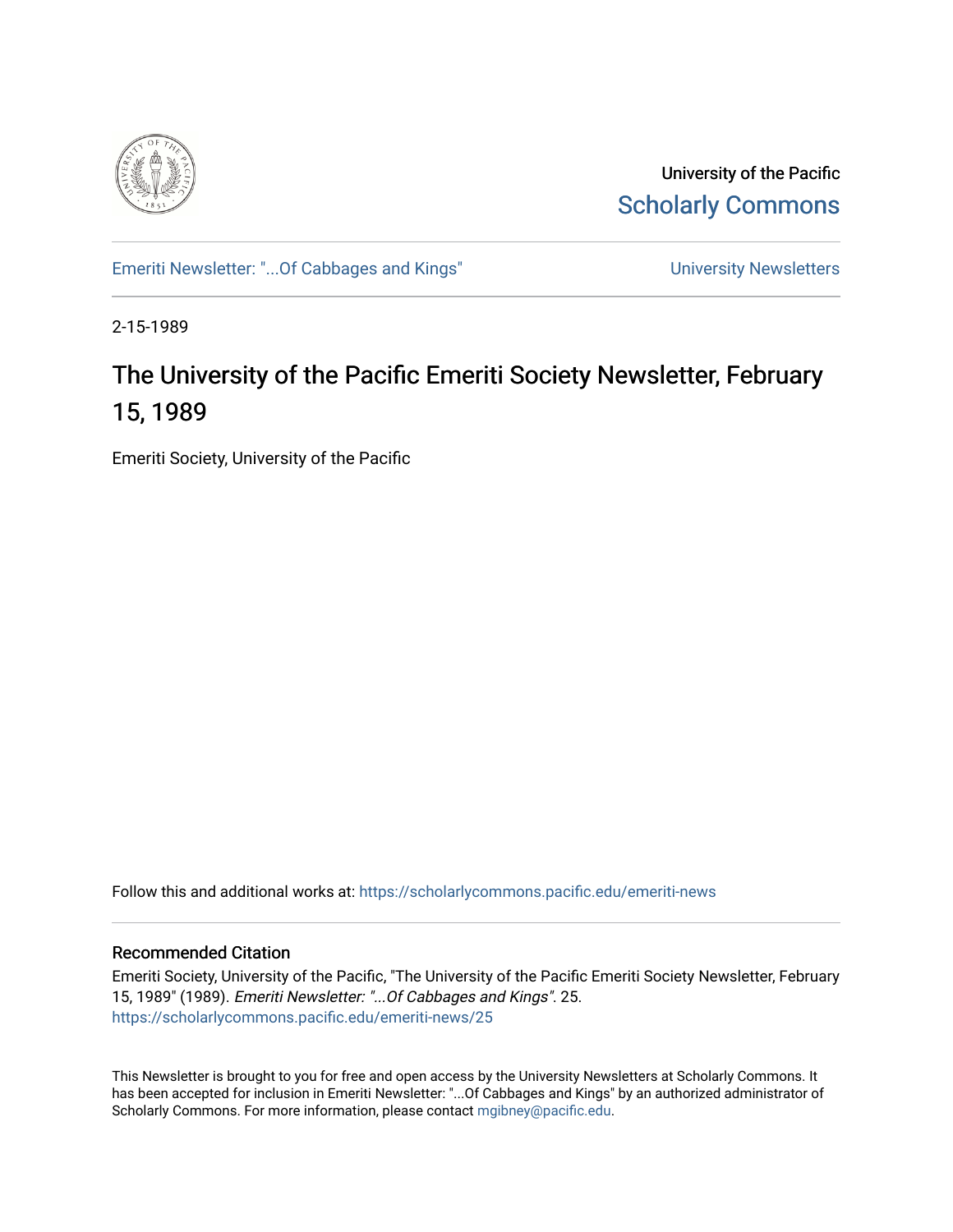## THE UNIVERSITY OF THE PACIFIC EMERITI SOCIETY

## February 15, 1989, Newsletter

 $CONSTITUTION - We are pleased to report that the Society is now officially$ organized. Thirty-four members responded to our January 9th communication and returned ballots on the adoption of the Constitution. With 33 votes in favor and one abstention, the Constitution was formally adopted on January 23, 1989.

PRESIDENT ATCHLEY - The Executive Committee has kept President Atchley informed concerning the formation of the Society and its plans. He has been supportive of our efforts and has expressed continued interest. In a recent letter he stated, "Our emeritus faculty and staff have made significant contributions to the University and I want to consider them continuing members of our campus community . I am certain that the Society will be helpful in keeping some of Pacific 's most dedicated retirees informed and attached to the University."

EXECUTIVE COMMITTEE - The Executive Committee has met several times to conduct the "business" of the Society and to move it along. Sy Kahn, Secretary, has undertaken the drafting of a document listing (for want of a better title) "the rights and privileges of emeriti personnel." In a few days we will discuss the draft with the Vice Presidents and the Chair of the Academic Council. Once the draft has reached general consensus, it will be presented to the Society at a luncheon meeting for discussion.

MEMBERSHIP - A current list of all emeriti professors is attached. Please let us know of any changes in address. Also, please keep us informed of items of interest about yourself or your colleagues. We want to publish such items in future Newsletters.

NEWS RE MEMBERS -

..

Ray McIlvenna - has recently had a book published entitled, The Pleasure Quest: The Search for Aphrodisiacs.

Malcolm Maule - has been made an honorary member of a similar organization at the University of Oregon.

Dick Reynolds - Won a prize for a sculpture in the 37th Annual Art Exhibition at the Haggin Museum; received Honorable Mention for a watercolor and ink painting at a show in Lexington, N.C.

Fay Goleman - Was the recent recipient of one of ten Susan B. Anthony Awards presented by the San Joaquin County Commission on the Status of Women .

LUNCHEON MEETING, MARCH 13TH - The Society's first luncheon meeting is planned for 12 o'clock, noon, on Monday, March 13th, in the Patio Room of Grace Covell Hall. The cost is \$8.00 per person, including tip and tax. Reservations must be in by March 8th. We have invited President Atchley to be our first speaker